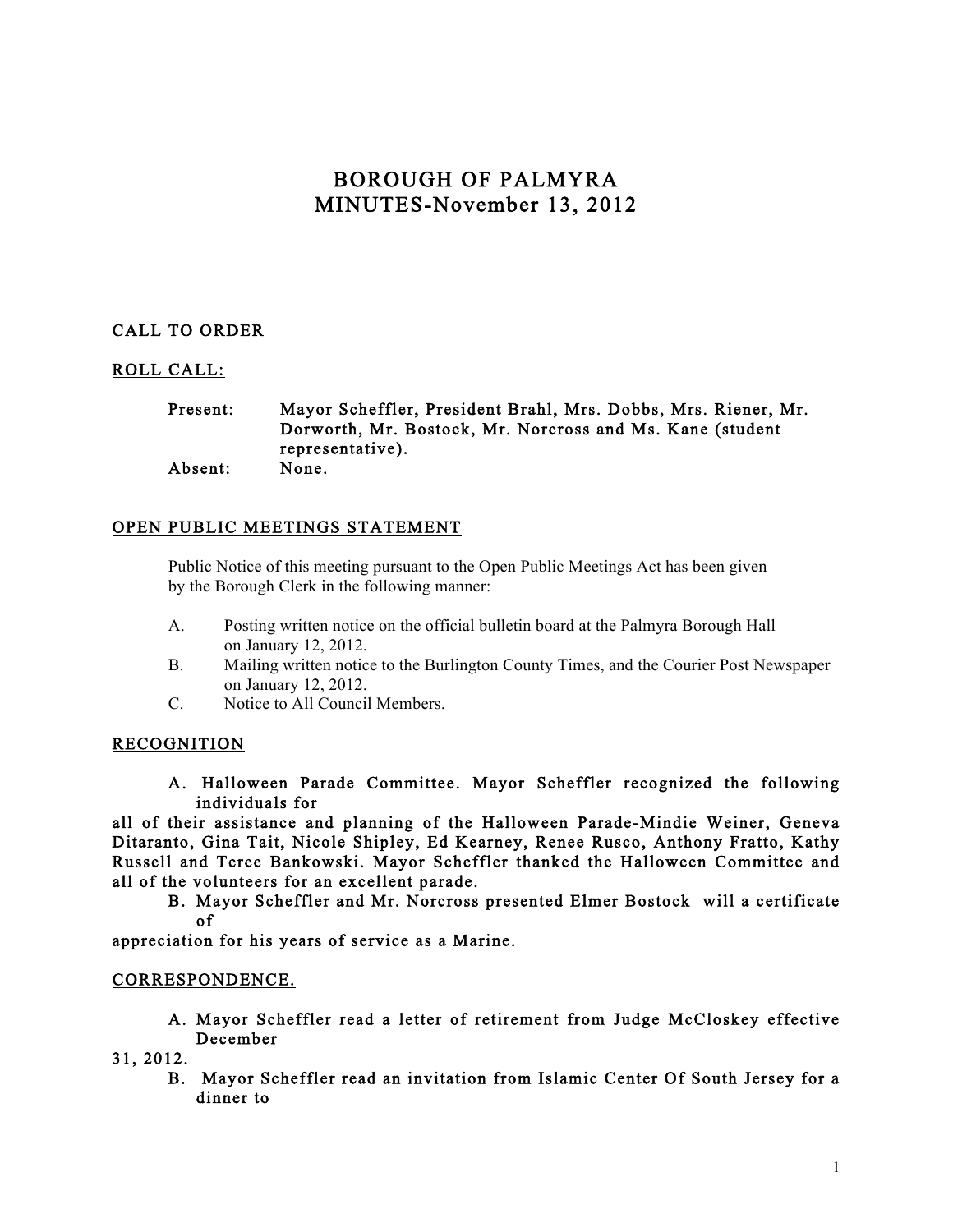be held at the Community Center on Saturday, November 17 at 6pm.

### ORDINANCES ON SECOND READING.

A. Ordinance 2012-27, An Ordinance Of The Borough Of Palmyra Repealing Ordinance

2010-26 Creating A Special Improvement District For The Borough Of Palmyra. Mayor Scheffler announced that this ordinance will be held until the December 3, 2012 meeting at 7pm.

B. Ordinance 2012-33, An Ordinance Amending Chapter 197 Of The Code Of The

Borough Of Palmyra. (peddler, solicitor).President Brahl made a motion to open the ordinance for the public hearing, Mr. Norcross second the motion. All members present voted in favor of the motion. No one from the pubic wishing to be heard, President Brahl made a motion to close the public portion, Ms. Dobbs second the motion. All members present voted in favor of the motion. Mr. Norcross made a motion to adopt the ordinance on second reading, Ms. Dobbs second the motion. At the call of the roll, the vote was:

 AYES: President Brahl, Ms. Dobbs, Mrs. Riener, Mr. Dorworth, Mr. Bostock, Mr. Norcross.

 NAYES: None. This ordinance was adopted on second and final reading and will take effective after publication according to law.

C. Ordinance 2012-35, Ordinance Amending The Code Of The Borough Of Palmyra

Chapter 90 Vehicles And Traffic To Regulate Parking On Portions Of Morgan Avenue. President Brahl made a motion to open the public hearing on the ordinance, Mr. Bostock second the motion. All members present voted in favor of the motion. No one from the public wishing to be heard, President Brahl made a motion to close the public portion, Mr. Dorworth second the motion. All members present voted in favor of the motion. Mr. Norcross made a motion to adopt the ordinance on second reading, Mr. Bostock second the motion. At the call of the roll, the vote was:

AYES: President Brahl, Ms. Dobbs, Mrs. Riener, Mr. Dorworth, Mr. Bostock, Mr. Norcross.

 NAYES: None. This ordinance was adopted on second and final reading and will take effective after publication according to law.

D. Ordinance 2012-36, Ordinance To Regulate Unsafe Buildings, Dwellings and Structures. Mrs. Riener made a motion to open the ordinance for public hearing, Mr. Dorworth second the motion. All members present voted in favor of the motion. No one from the public wishing to be heard, Mrs. Riener made a motion to close the public portion, Ms. Dobbs second the motion. All members present voted in favor of the motion. Mrs. Riener made a motion to adopt the ordinance on second reading, Mr. Bostock second the motion. At the call of the roll, the vote was:

AYES: President Brahl, Ms. Dobbs, Mrs. Riener, Mr. Dorworth, Mr. Bostock, Mr. Norcross.

 NAYES: None. This ordinance was adopted on second and final reading and will take effective after publication according to law.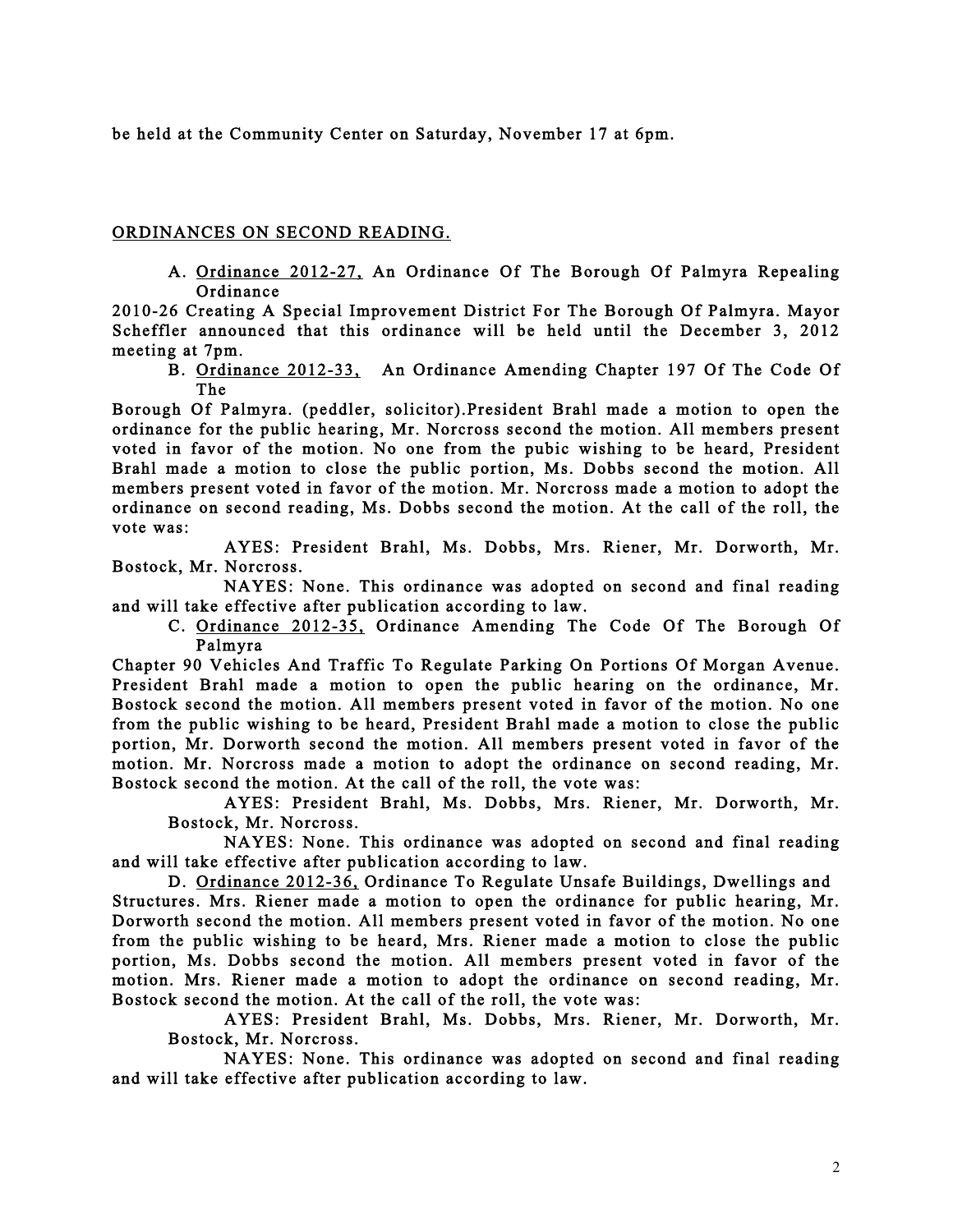E. Ordinance 2012-37, An Ordinance Amending Chapter 230 Of The Code Of The

Borough Of Palmyra (yard waste, construction debris). President Brahl made a motion to open the ordinance for a public hearing, Mr. Norcross second the motion. All members present voted in favor of the motion.

Mrs. McKnight-109 Firth Lane objected to the ordinance. She stated that due to health reasons she is unable to rake her own leaves out to the curb and had to hire a landscaper. The landscaper informed her that he would charge her extra to remove the leaves if the borough did not pick them up. Mrs. McKnight inquired as to why she should pay to have her leaves removed from the front of her house, when her neighbors get it for free. She pays the same taxes as her neighbors and the leaves are in front of her house. Mayor Scheffler replied that the borough was spending a lot of time and effort picking up leaves and construction material in front of homes that was left by contractors whom had performed the work in other towns. It is unfair to have the taxpayers pay for leaves that are not from the borough. Mr. Norcross explained that the staff of the public works department was cut in half due to budget constraints and that they have to take care of the entire town. Mrs. McKnight explained that the leaves in front of her house are coming from borough and neighbors trees. Mrs. McKnight inquired if she paid the neighbor to rake the leaves out front would the borough take them? Mr. Norcross replied that a contractor is charging the owners to remove the leaves and still leaving them for the borough.

No one else from the public wishing to be heard, Mr. Norcross made a motion to close the public portion, President Brahl second the motion. All members present voted in favor of the motion. President Brahl made a motion to adopt the ordinance on second reading, Mr. Norcross second the motion. At the call of the roll, the vote was:

AYES: President Brahl, Ms. Dobbs, Mrs. Riener, Mr. Dorworth, Mr. Bostock, Mr. Norcross.

 NAYES: None. This ordinance was adopted on second and final reading and will take effective after publication according to law.

F. Ordinance 2012-39, An Ordinance Amending Section 304(f) Of The Land Development

Code Of The Borough Of Palmyra. (accessory buildings). President Brahl made a motion to open the ordinance for a public hearing, Ms. Dobbs second the motion. All members present voted in favor of the motion. No one wishing to be heard, President Brahl made a motion to close the public portion, Mr. Norcross second the motion. Mr. Rosenberg informed council that the ordinance should be sent to the Land Use Board for their review and comments before final adoption. The ordinance was continued until the December  $3<sup>rd</sup>$  meeting.

#### ORDINANCE ON FIRST READING.

A. Ordinance 2012-40, An Ordinance Establishing A Juvenile Curfew In Chapter 98

Of The Borough Of Palmyra Code (Curfew).This ordinance will allow the borough to enforce times for juveniles to be off the street and also place a curfew for Halloween and Mischief Night. Mr. Norcross made a motion to adopt the ordinance on first reading, Mr. Bostock second the motion. At the call of the roll, the vote was:

 AYES: President Brahl, Ms. Dobbs, Mrs. Riener, Mr. Dorworth, Mr. Bostock, Mr. Norcross.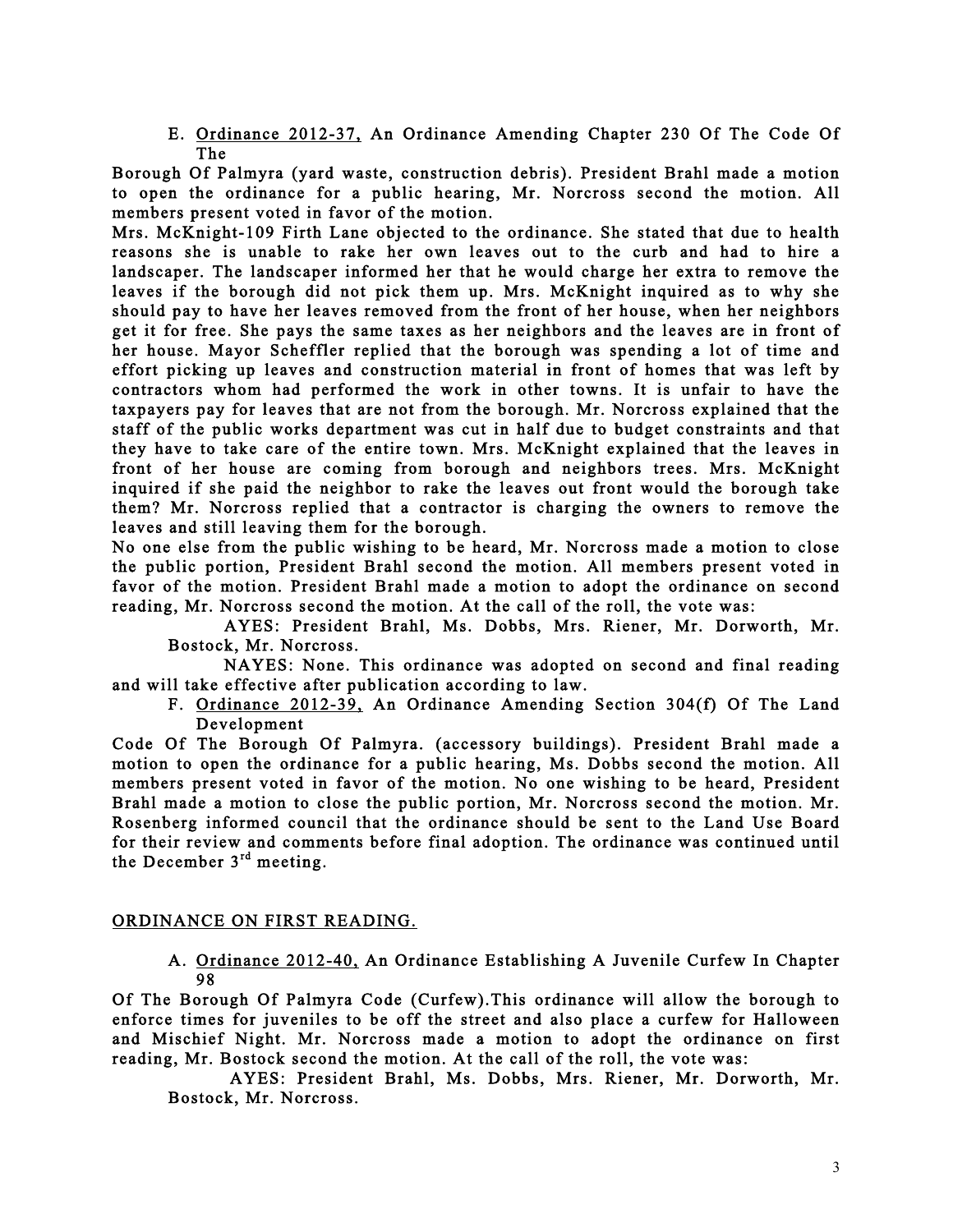NAYES: None. The ordinance will be heard on second and final reading at the council meeting of December 3, 2012.

B. Ordinance 2012-41, Ordinance Rescinding Parking On Jefferson Street. Ms. Dobbs

inquired if any response had been received from the neighbors on Jefferson Street about removing the parking restrictions. Mrs. Sheipe replied that the neighbors were in agreement with removing the restrictions and that she had not heard of any complaints. Mr. Dorworth inquired if the ordinance was just for the one block of Jefferson? Mr. Norcross replied that yes it was for the 600 block and that he would like to hold off the ordinance until after the holidays. Lt. Campbell explained that the flea market does get crowded for Christmas shopping, but it is hard to tell where they will park. Mrs. Riener discussed that the residents have requested that the no parking be removed, and that they have to understand that it will not be put back in place. Mrs. Sheipe informed council that the ordinance will not take effect until December 28, if adopted on December 3 due to the publication dates. Ms. Dobbs made a motion to adopt the ordinance on first reading, Mr. Bostock second the motion. At the call of the roll, the vote was:

 AYES: President Brahl, Ms. Dobbs, Mrs. Riener, Mr. Dorworth, Mr. Bostock.

 NAYES: Mr. Norcross. The ordinance will be heard on second and final reading at the council meeting of December 3, 2012.

C. Ordinance 2012-42, An Ordinance Of The Borough Of Palmyra, In The County Of

Burlington, State of New Jersey Appropriating \$8,500. For The Acquisition Of Computer Hardware/Software And Installation Services For Community Center. This ordinance is for the computer relocation of the tax office to the community center due to the HVAC installation at Borough Hall. Mr. Norcross made a motion to adopt the ordinance on first reading, Ms. Dobbs second the motion. At the call of the roll, the vote was:

 AYES: President Brahl, Ms. Dobbs, Mrs. Riener, Mr. Dorworth, Mr. Bostock.

 NAYES: Mr. Norcross. The ordinance will be heard on second and final reading at the council meeting of December 3, 2012.

RESOLUTIONS. Consent Agenda- Items A-S will be enacted as a single motion, if any resolution needs additional discussion it will be removed from the consent agenda and voted on separately. Mayor Scheffler read the resolutions into the record by title. Mr. Norcross made a motion to approve the consent agenda, Ms. Dobbs second the motion. At the call of the roll, the vote was:

 AYES: President Brahl, Ms. Dobbs, Mrs. Riener, Mr. Dorworth, Mr. Bostock, Mr. Norcross.

NAYES: None.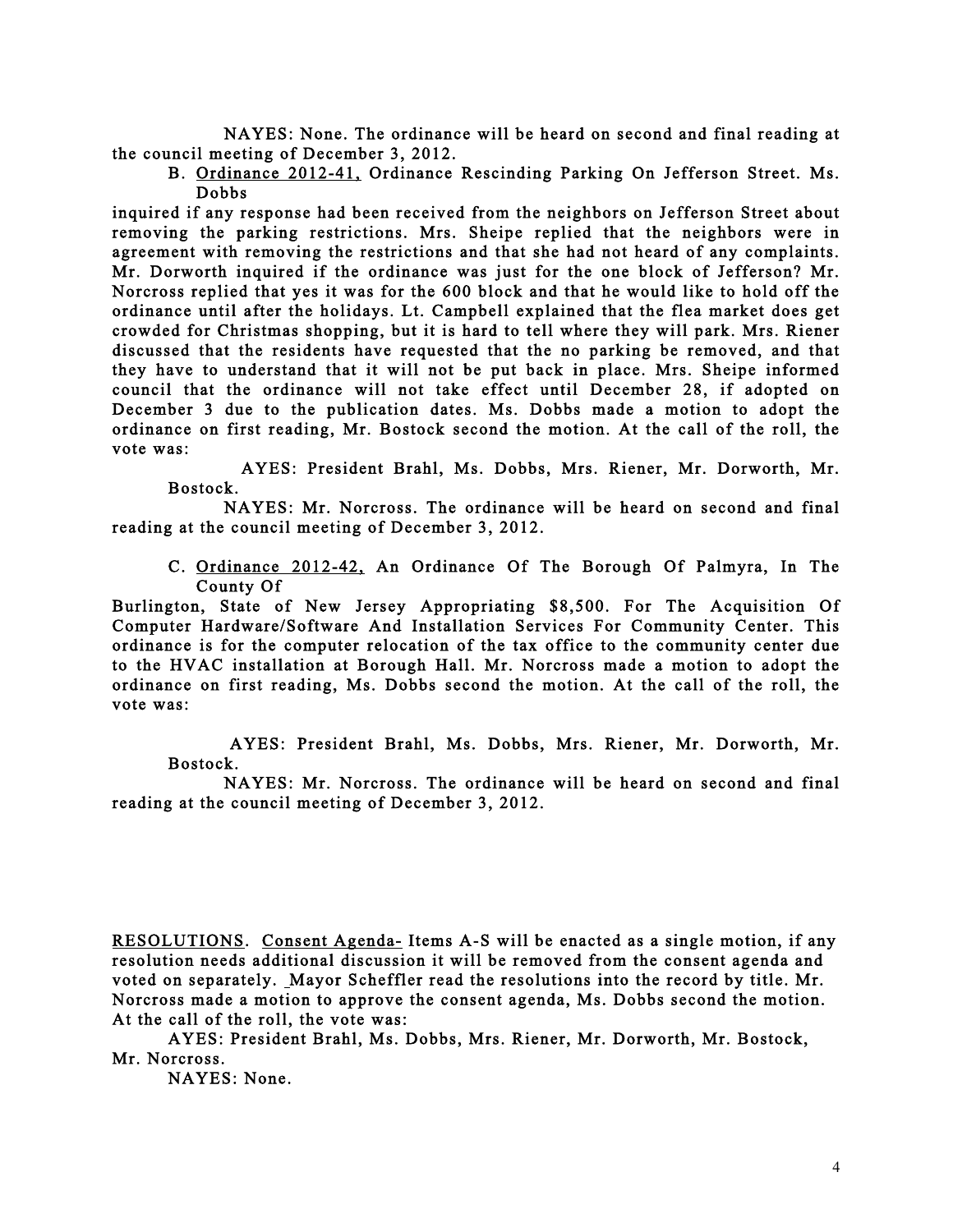A. Resolution 2012-221, Resolution Extending The Municipal Sewerage Contract With

Freehold Cartage Inc. For The Removal Of Sludge For 2013.

- B. Resolution 2012-222, Resolution Of The Borough Of Palmyra Approving A Change
- Order For Traffic Lines Inc. For Columbia/Garfield/Wallace Intersection.
	- C. Resolution 2012-223, Resolution Of The Borough Of Palmyra Approving A Contract
- Change Order For Lewandowski Construction For Various Street Improvements.
	- D. Resolution 2012-224, Resolution Approving A Change Order For Thor Construction
- Group Inc. For Community Center Site Amenities & Improvements.
	- E. Resolution 2012-225, Resolution Approving Change Order #2 For Thor Construction
- Group Inc. For Ethel B. Hardy Park.
	- F. Resolution 2012-226, Resolution Authorizing The Purchase Of A 2013 Ford Explorer
- For The Fire Marshall.
	- G. Resolution 2012-227, Resolution Authorizing Engineering Services To Environmental
- Services For Berkley Avenue, Pump Station Bypass, B Plant Stair Repair, Tide Valve Installation on the Sewer Plant Storm Water Outfall and Firth Lane Drainage Improvements.
	- H. Resolution 2012-228, Resolution Requesting Approval of Items Of Revenue And
- Appropriation N.J.S.A. 40A: 4-87 Recycling Tonnage Grant. (Chapter 159).
	- I. Resolution 2012-229, Resolution Amending Resolution 2012-88, Resolution Authorizing
- Salaries For The Borough of Palmyra.
	- J. Resolution 2012-230, Resolution Authorizing The Placement Of A Lien For Property
- Maintenance For 505 Legion Avenue.
	- K. Resolution 2012-231, Resolution Authorizing The Placement Of A Lien For Property
- Maintenance For 201 Cinnaminson Avenue.
	- L. Resolution 2012-232, , Resolution Requesting Approval of Items Of Revenue And
- Appropriation N.J.S.A. 40A: 4-87 DCA-Small Cities. (Chapter 159).
	- M. Resolution 2012-233, Resolution Rejecting Bid For Fire House Generator.
	- N. Resolution 2012-234, Resolution Authorizing Additional Construction For ERI For
- ADA Project In The Amount Of \$4294.51.
	- O. Resolution 2012-235, Resolution Authorizing Transfers In The 2012 Budget.
	- P. Resolution 2012-236, Resolution Rescinding Resolution 2012-200- Change Order#2 For

Market Street Gateway Improvements Federal Project NO STP-BOOS (899) In The Amount Of \$5,236.50.

Q. Resolution 2012-237, Resolution Approving A Change Order#2 For Market Street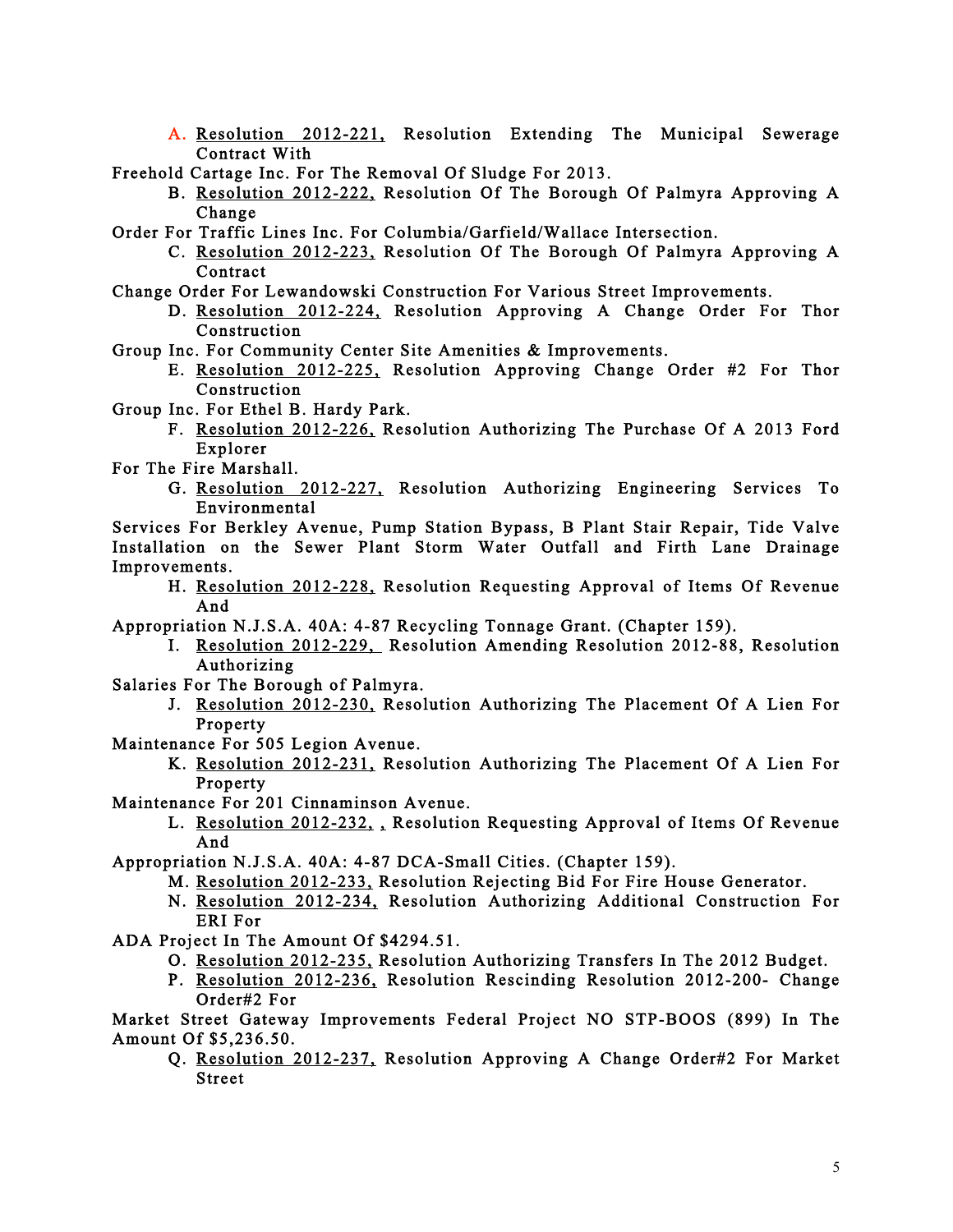Gateway Improvement Federal Project NO STP-BOOS (899) In The Amount Of \$5,232.00.

R. Resolution 2012-238, Resolution Authorizing Refund Of Overpayment For Tax

Payment.

- S. Resolution 2012-239, Resolution Approving The Payment Of Bills.
- T. Approval of Treasurer's Report. President Brahl made a motion to approve the

treasurer's report, Mr. Dorworth second the motion. All members present voted in favor of the motion.

DISCUSSION ITEMS.

A. Trash Specification. Mayor Scheffler announced that bids for the new trash removal

will be held on January 30, 2013. A copy of the specification was included in the council packets for comments and review.

B. Miscellaneous Equipment for community center. Mrs. Lewis, CFO, discussed that with

the change orders passed this evening that she will need to review the amount of money for the equipment. Mrs. Lewis explained that a resolution was not required for the purchases.

C. Council Meetings to be held on  $1^{st}$  and  $3^{rd}$  Mondays of the month in 2013. Mayor

Scheffler announced that council will be changing their meeting dates to the first and third Monday of each month. The Land Use Board will change their meeting dates as well.

#### COMMITTEE REPORTS.

Police and Public Safety Committee. Mr. Dorworth reported that the police report is on file and that a crossing guard was injury at her post. Lt. Campbell informed council that Mrs. Hancock was struck by a vehicle at her post. Two students stayed with her until help arrived. She is home from the hospital and resting comfortably. Lt. Campbell discussed that Mrs. Hancock is 81 years of age and has been a crossing guard since 1989.

Land Use, Shade Tree, Construction and Code Enforcement. Mrs. Riener reported that the shade tree committee has reviewed 12 complaints. The construction and code enforcement report was given to council members. Mrs. Riener thanked Mrs. Kilmer for her excellent work. Mrs. Riener also thanked public works and the police for an excellent job with Hurricane Sandy.

Public Works and Sewer Department. Ms. Dobbs reported that the public works and sewer report is on file and that the pro-action of the public works department with removing the debris from the street and storm drains before the storm really helped.

Finance- President Brahl thanked public works for all of their efforts with the limb and tree removal during and after the storm. President Brahl also thanked the Halloween Committee for an excellent parade.

Board of Education and BID. Mr. Bostock reported that the Board of Education was the same night as council last month due to the Monday holiday. The BID has filed for an extension on the tax, while waiting for their status. Mr. Bostock thanked public works and all of the organizations for their hard efforts during the storm.